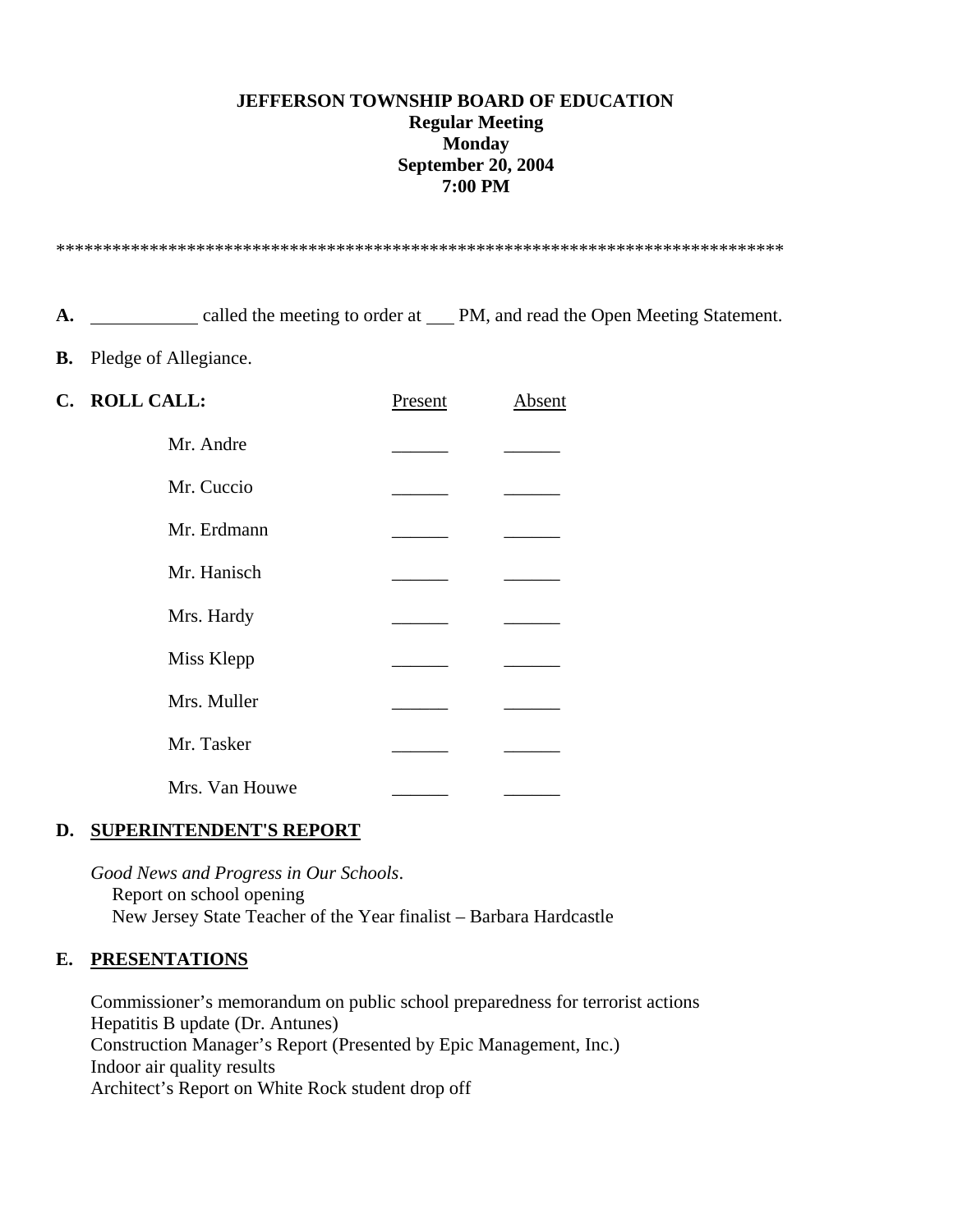## **F**. **PERSONNEL COMMITTEE**

Motion by \_\_\_\_\_\_\_\_\_\_, seconded by \_\_\_\_\_\_\_\_\_, to accept the recommendation of the Superintendent to approve and adopt motions F.1 and F2, as described below:

 **F.1** Motion to appoint and submit to the County Superintendent applications for **emergent hiring** and the applicant's attestation that he/she has not been convicted of any disqualifying crime pursuant to the provisions of N.J.S.A. 18A:6-7.1 et. Seq., N.J.S.A. 18A:39-17 et. seq., or N.J.S.A. 18A:6-4.13 et. seq. for those employees listed below: (All appointments are contingent upon receipt of proper teaching certification and all salary placements are pending receipt of college transcripts verifying degree status and letter stating years of service in other districts, \* denotes mentoring required)

|                                                                                                 | <b>Nature of</b>     |                      |             |               |             | <b>Date</b>          | Date     |                                                                              |
|-------------------------------------------------------------------------------------------------|----------------------|----------------------|-------------|---------------|-------------|----------------------|----------|------------------------------------------------------------------------------|
| <b>Name</b>                                                                                     | <b>Action</b>        | <b>Position</b>      | <b>Step</b> | <b>Salary</b> | Loc.        | <b>Effective</b>     | Termin.  | <b>Discussion</b>                                                            |
| A: Administrators                                                                               |                      |                      |             |               |             |                      |          |                                                                              |
| <b>None</b>                                                                                     |                      |                      |             |               |             |                      |          |                                                                              |
|                                                                                                 |                      |                      |             |               |             |                      |          |                                                                              |
| <b>B: Instructional</b>                                                                         |                      |                      |             |               |             |                      |          |                                                                              |
| Kristen Hedges                                                                                  | Resignation          | Resource Rm          |             |               | <b>JTHS</b> |                      | 7/30/04  |                                                                              |
| BF                                                                                              | <b>Medical Leave</b> | <b>SAC</b>           |             |               | <b>JTMS</b> | 9/20/04              | 11/04/04 | Medical Leave of<br>Absence - Surgery<br>Using 42.5<br>accumulated sick days |
| C: Non-Instructional                                                                            |                      |                      |             |               |             |                      |          |                                                                              |
| Denise Lagomarsino                                                                              | <b>Bldg Change</b>   | Media Aide           | 3           | \$15.69/hr    | <b>ETB</b>  | 9/1/04               | 6/30/05  | Fr Stanlick to ETB                                                           |
| Amanda Hannigan                                                                                 | Appoint              | <b>Bus Driver</b>    | 1           | \$15.20/hr    | Transp      | $\overline{9}/13/04$ | 6/30/05  | Replacement                                                                  |
| <b>Marie Ottinger</b>                                                                           | Change of Hrs        | General Aide         | 3           | \$15.69/hr    | Cozy        | 9/1/04               | 6/30/05  | Fr 1 hr to 2 hrs/day                                                         |
| Janet Eltringham                                                                                | Change of Hrs        | General Aide         | 3           | \$15.69/hr    | Cozy        | 9/1/04               | 6/30/05  | Fr 1 hr to 2 hrs/day                                                         |
| Louis Villano                                                                                   | Appoint              | Custodian            | 1           | \$15.94/hr    | <b>JTHS</b> | 9/21/04              | 6/30/05  | Replacement                                                                  |
| D: Substitutes/Other                                                                            |                      |                      |             |               |             |                      |          |                                                                              |
| Erin Boska                                                                                      | Reappointment        | Sub Teacher          |             | \$80/diem     |             | 9/1/04               | 6/30/05  |                                                                              |
| <b>Mergin Sina</b>                                                                              | Reappointment        | Sub Teacher          |             | \$80/diem     |             | 9/1/04               | 6/30/05  |                                                                              |
| Natalie Keane                                                                                   | Reappointment        | Sub Teacher          |             | \$80/diem     |             | 9/1/04               | 6/30/05  |                                                                              |
| Angela Albano                                                                                   | Appoint              | Sub Teacher          |             | \$80/diem     |             | 9/1/04               | 6/30/05  |                                                                              |
|                                                                                                 |                      |                      |             |               |             |                      |          |                                                                              |
| E. Extra Duty Pay - All salaries subject to adjustment upon final ratification of JTEA Contract |                      |                      |             |               |             |                      |          |                                                                              |
| <b>Rosemary McHugh</b>                                                                          | Appoint              | Academic Team        |             | \$2,057.97    |             | 2004/05              |          | Gr 6 Blue Team                                                               |
| Pamela Graham                                                                                   | Appoint              | Academic Team        |             | \$2,057.97    |             | 2004/05              |          | Gr 6 Gold Team                                                               |
| orraine Gastrock                                                                                | Appoint              | Academic Team        |             | \$2.057.97    |             | 2004/05              |          | Gr 6 White Team                                                              |
| Jennifer Costabile                                                                              | Appoint              | Academic Team        |             | \$2,057.97    |             | 2004/05              |          | Gr 7 Blue Team                                                               |
| Angela Feldmann                                                                                 | Appoint              | Academic Team        |             | \$2.057.97    |             | 2004/05              |          | Gr 7 Gold Team                                                               |
| Jessica Hoertel                                                                                 | Appoint              | Academic Team        |             | \$2,057.97    |             | 2004/05              |          | Gr 7 White Team                                                              |
| Teri Haight                                                                                     | Appoint              | Academic Team        |             | \$2,057.97    |             | 2004/05              |          | Gr 8 Blue Team                                                               |
| <b>Sharon Clayton</b>                                                                           | Appoint              | Academic Team        |             | \$2,057.97    |             | 2004/05              |          | Gr 8 Gold Team                                                               |
| <b>Sharon Ciliento</b>                                                                          | Appoint              | Academic Team        |             | \$2,057.97    |             | 2004/05              |          | Gr 8 White Team                                                              |
| David Bresett                                                                                   | Appoint              | <b>Elective Team</b> |             | \$2,744.39    |             | 2004/05              |          | Elective Team<br>Coordinator                                                 |
|                                                                                                 |                      |                      |             |               |             |                      |          |                                                                              |
| <b>Athletic Coaches:</b>                                                                        |                      |                      |             |               |             |                      |          |                                                                              |
| <b>None</b>                                                                                     |                      |                      |             |               |             |                      |          |                                                                              |

**F.2** Motion to approve the following job description *(Copies available for review)*:

 Network Administrator Human Resources Director